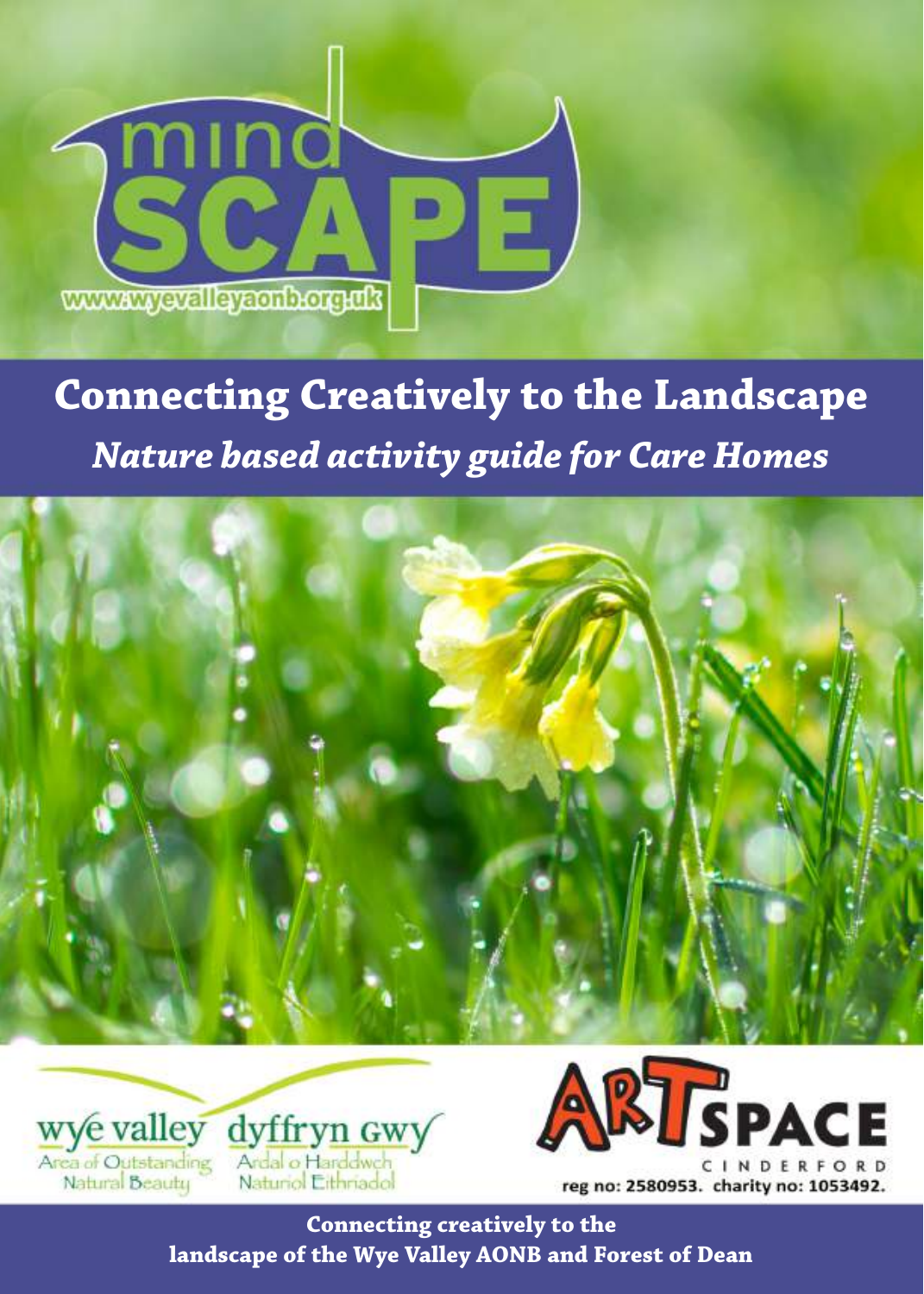**mindSCAPE** is a Wye Valley Area of Outstanding Natural Beauty (AONB) project, funded by the Big Lottery (2014-2018) and co-ordinated and delivered by Artspace Cinderford. The mindSCAPE project aims to improve the well-being of people with dementia and their carers by connecting them to the landscape in a creative way.



Through the Heritage Lottery Funded Foresters' Forest Landscape Partnership Scheme, the mindSCAPE model is being delivered in care home settings. This resource guide has been produced through the Foresters' Forest programme. It includes ten, easy-to-follow practical activities as well as important considerations for a manager or activity co-ordinator to plan, develop, implement or deliver a mindSCAPE activity in their residential care home.

The booklet is based on hands-on experience and learning from those who have:

- engaged in the activity, e.g. participants with dementia and their carers
- delivered the activities, e.g. commissioned artists and creative facilitators
- organised, planned, developed and implemented the activities in the Forest of Dean since 2014, e.g managers and volunteers.

Participating in a nature based creative activity is not about focusing on the finished product. It is to be seen as an exploration and adventure - an opportunity to allow the freedom of expression. Therefore, it is essential the person delivering or supporting the activity does not 'manage' or 'control' the participants' creativity. A successful activity is where those engaging in the activity are able to freely explore and 'find their flow' in the process of being creative.

*"In a care home it's an opportunity for someone to reduce boredom. Boredom is a real issue for people with dementia - they need to be stimulated." (Carer)*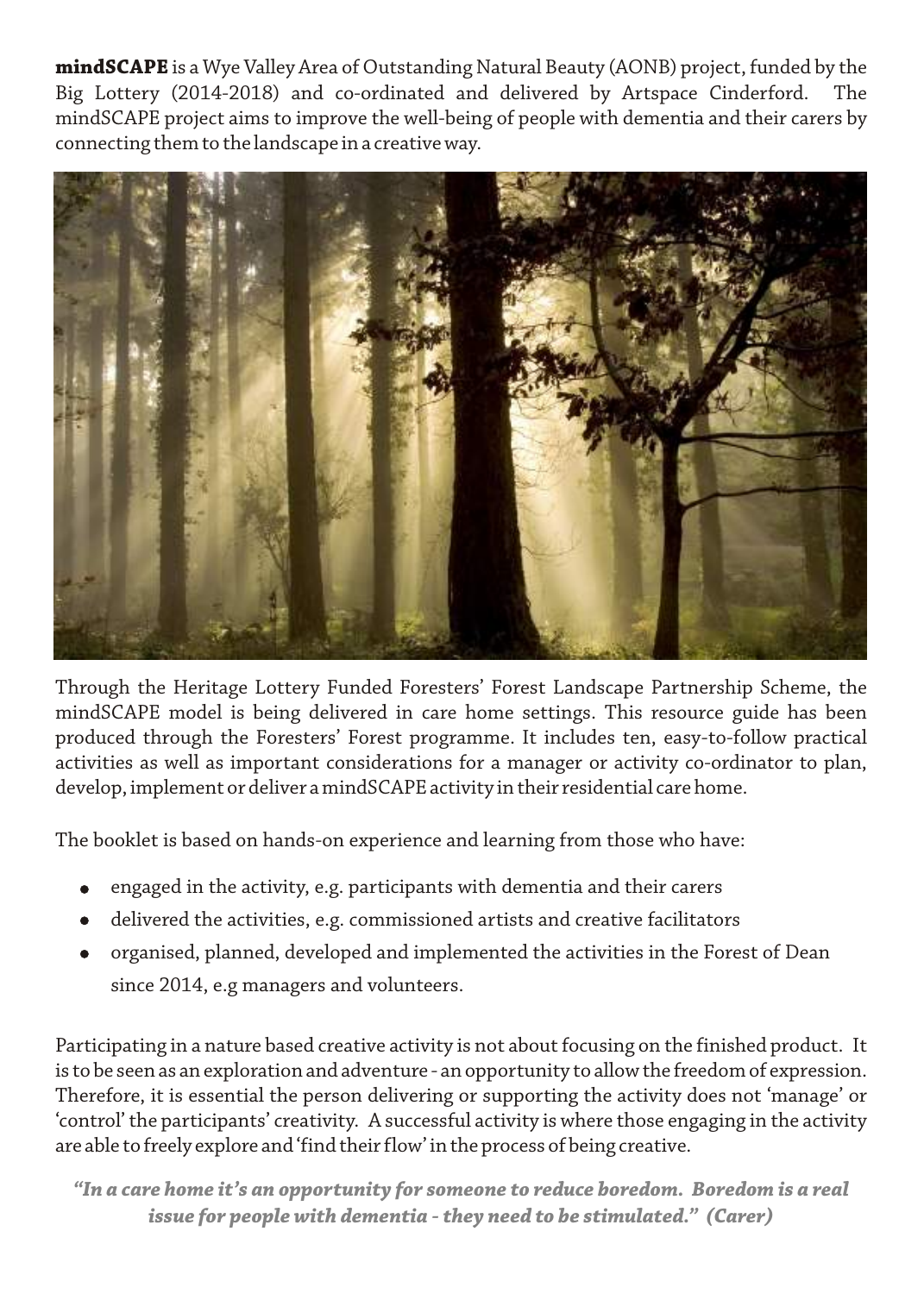# **Contents**

**1. Introduction** 

**2. Important Considerations** 

**3. mindSCAPE Activity Sheets**

**4. Spring Activities**

**9. Summer Activities**

**13. Autumn Activities**

**16. Winter Activities**

**19. Guidance for those supporting the activities**

**19. Background**

**20. Foresters' Forest**

**20. Wye Valley Area of Outstanding Natural Beauty (AONB)**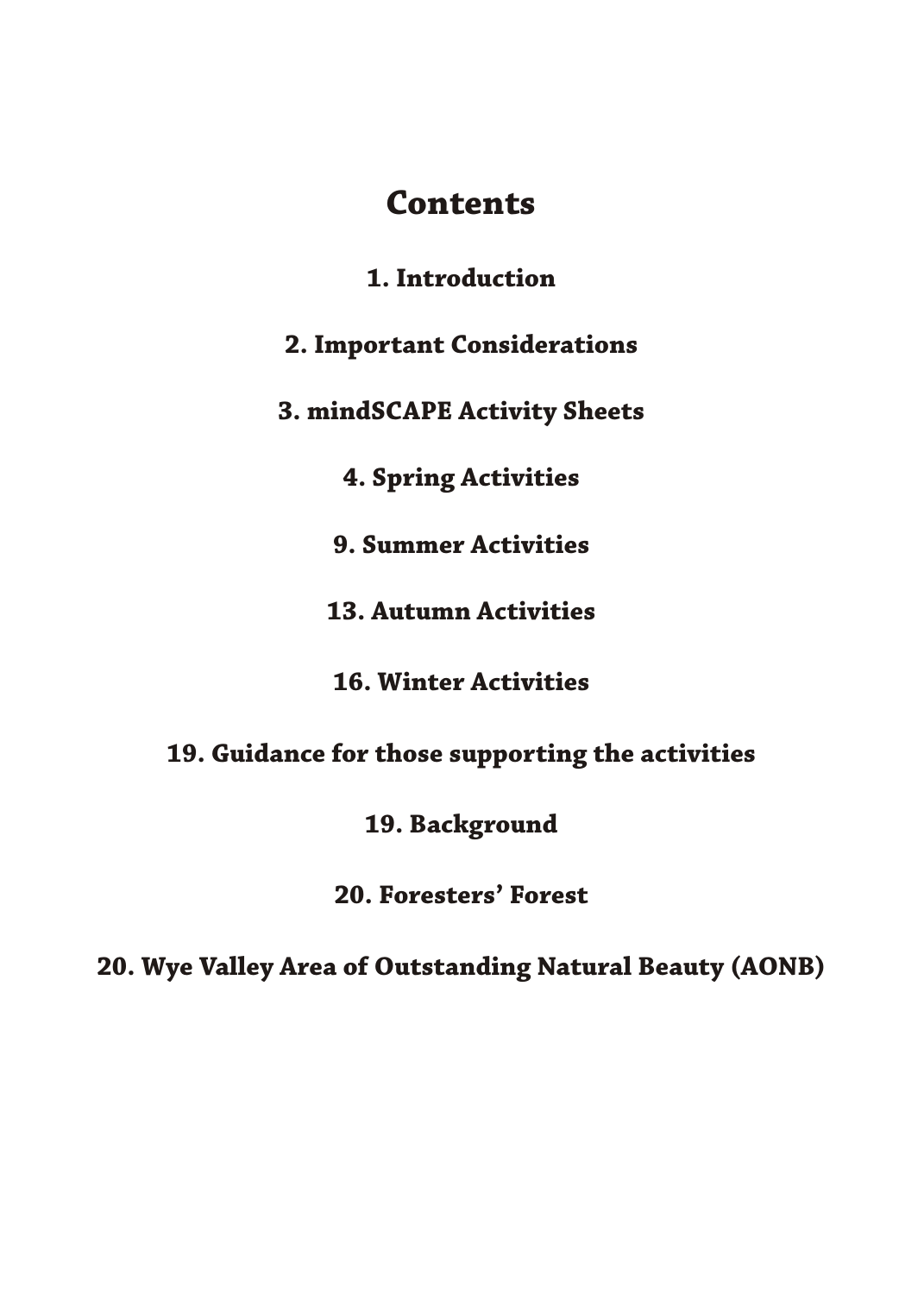# **Introduction**

Delivering a nature-based activity improves people's emotional well-being. Working as part of a group helps to reduce isolation and there is a wealth of scientific and medical research that shows that the natural environment helps to reduce stress and anxiety levels and improve mobility and fitness.

It also provides a format to deliver person-centred care and achieves a significant number of standards and good practice guidelines that are set out by the National Standards for Clinical Excellence (NICE), the Care Quality Commission and the Social Care Institute for Excellence.

## **For example: Quality Standard 4: Dementia: Independence and Wellbeing (QS30):**

*"It is important that people with dementia can take part in leisure activities during their day that are meaningful to them. People have different interests and preferences about how they wish to spend their time. People with dementia are no exception but increasingly need the support of others to participate. Understanding this and how to enable people with dementia to take part in leisure activities can help maintain and improve quality of life."*



Research shows people benefit from participating in arts-based activities. Evidence reveals these activities can help to:

- enhance the person's sense of self
- improve their mood and mobility
- facilitate social contact with others
- promote self confidence
- unleash unknown artistic talents!

*"Artwork provides a shared conversation piece. He is very proud of what he has done – he shows people who visit what he has achieved." (Carer)*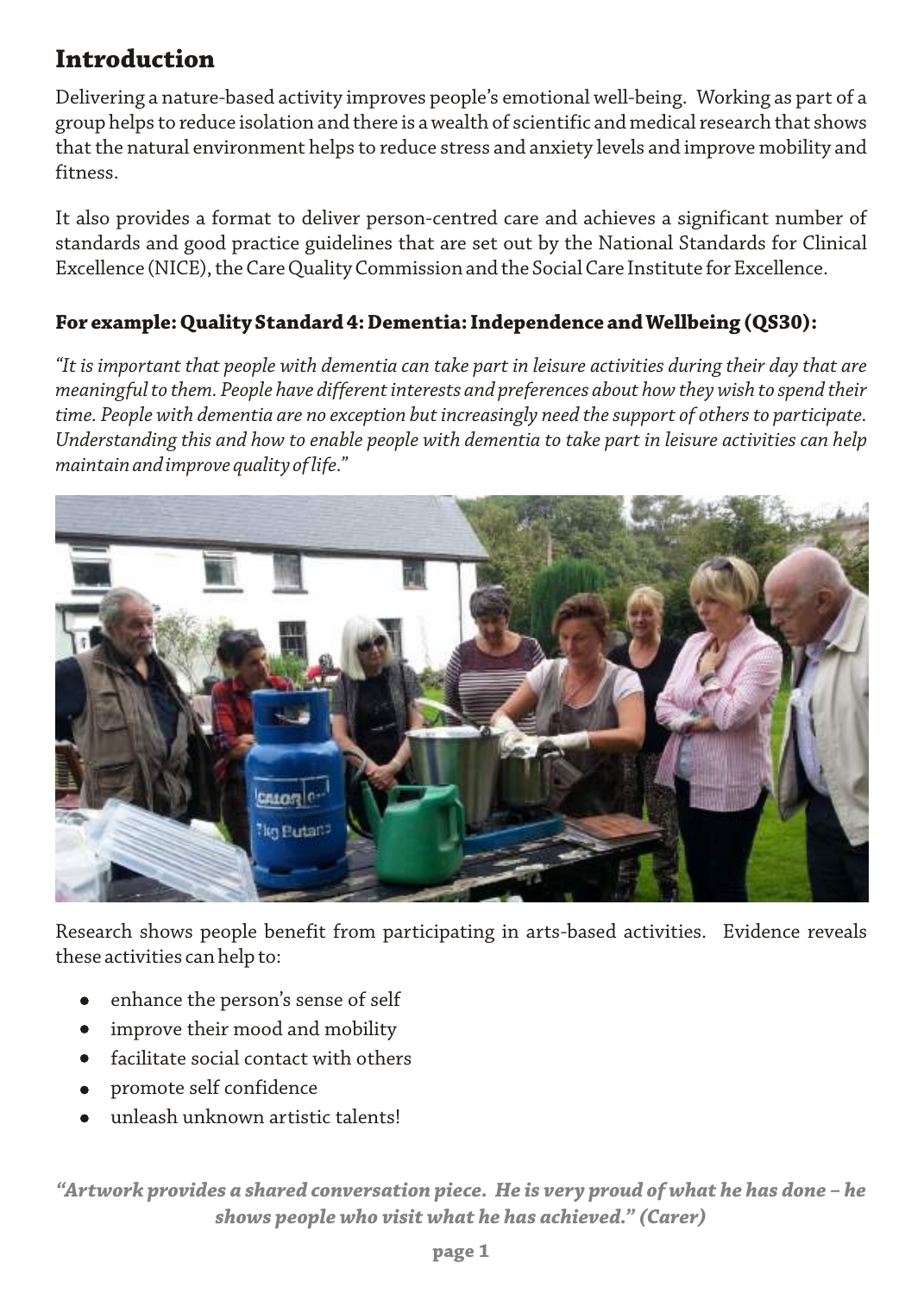# **Important Considerations**

A successful activity; a) meets the needs of those participating in the activity such as the clients and those supporting the clients such as volunteers and, b) fulfils the vision and objectives of the care home.

Therefore, before you deliver any activities, have you thought about the following issues:

- **Funding** have you adequate funding to pay for materials?
- **Co-ordinating** who will plan the activities that are to be delivered?
- **Scheduling** will the activity be delivered at the same time every week or month?
- **Decision-making** who will lead the activity?
- **Reporting** is there a responsibility for the person delivering the activity to report on the participants' level of engagement in the activity?
- **Evaluating** who will monitor and evaluate the activity?
- **Supporting** who will support the participants during the activity?



*"Be mindful of resistance from staff to the extra work." (Carer)*

Participants need to feel safe. Therefore, is your care home providing:

- a designated space to deliver the activities that is a safe space where it won't interfere with those who might not want to participate?
- comfortable chairs for people to sit on and tables for them to use?
- easy access to a toilet and/or a hand basin?
- assistants to help the less able to engage in the activity?



*"To be introduced to a creative process has given birth to something creative." (Carer)*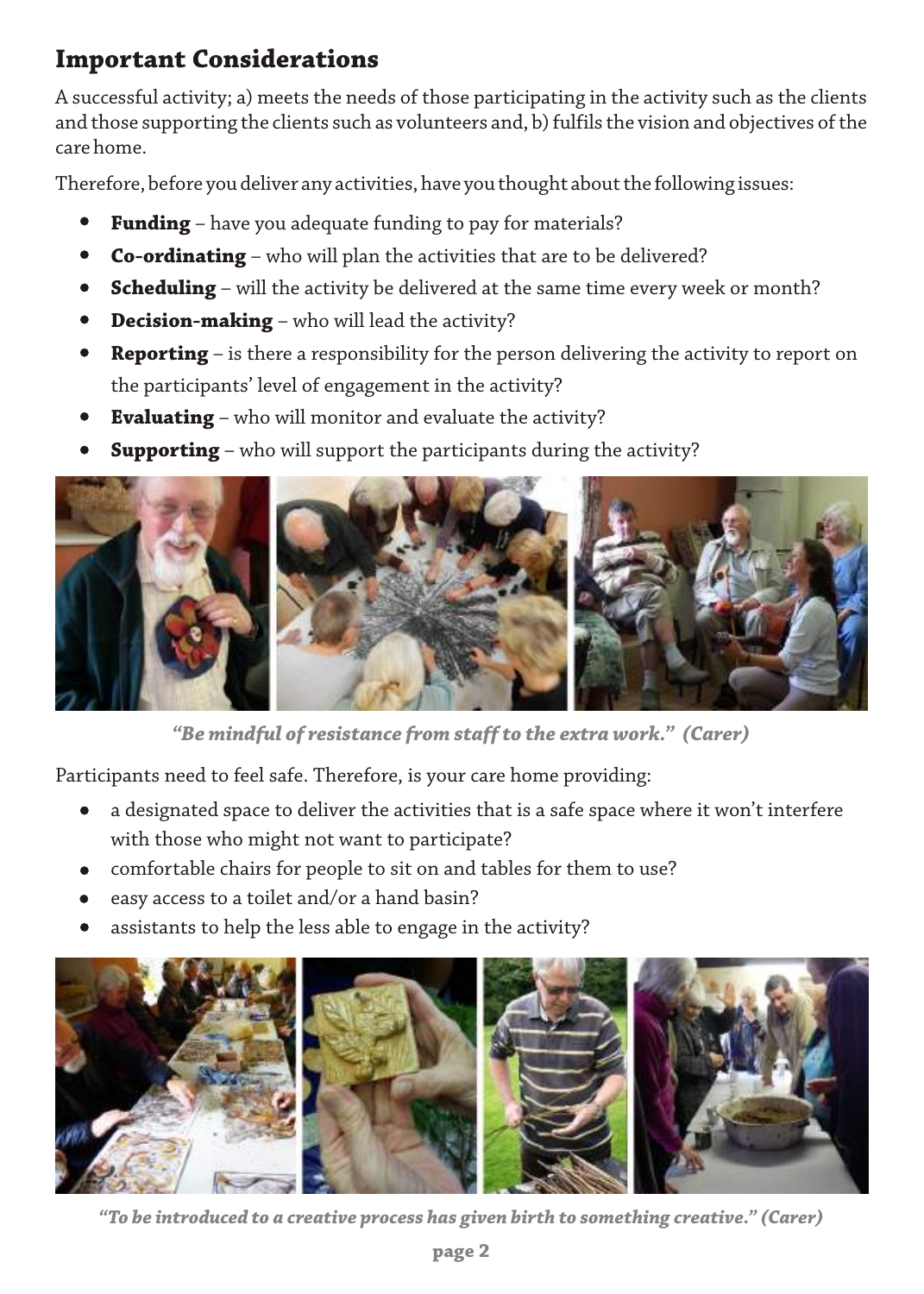# **mindSCAPE Activity Sheets**

You do not need to be artistically talented or qualified to deliver the activities in this Resource Booklet. Furthermore, nearly all of the activities can be delivered indoors. However, this may require additional preparation time to collect natural materials in advance.

### **Each activity sheet:**

- states whether the activity can be delivered inside the care home, outdoors or both indoors and outdoors
- are colour coded to help you choose which activity best suits the season:
	- o Spring = Yellow
	- o Summer = Green
	- o Autumn = Orange
	- o Winter = Pale Blue
- gives an outline of:
	- o a basic description of the activity
	- o the required ability of the participant
	- o the preparation time needed
	- o the time required to carry out the activity
	- o a shopping list of the materials required to deliver the activity
	- o a step-by-step process on 'how to deliver' the activity
	- o top tips!

It may also be important to practice some of the activities in advance so that you are familiar with the process. This will also mean that you have an example to show people.



*"It is good to have activities that run into each other. He finds it hard to cope with too much change each time." (Carer)*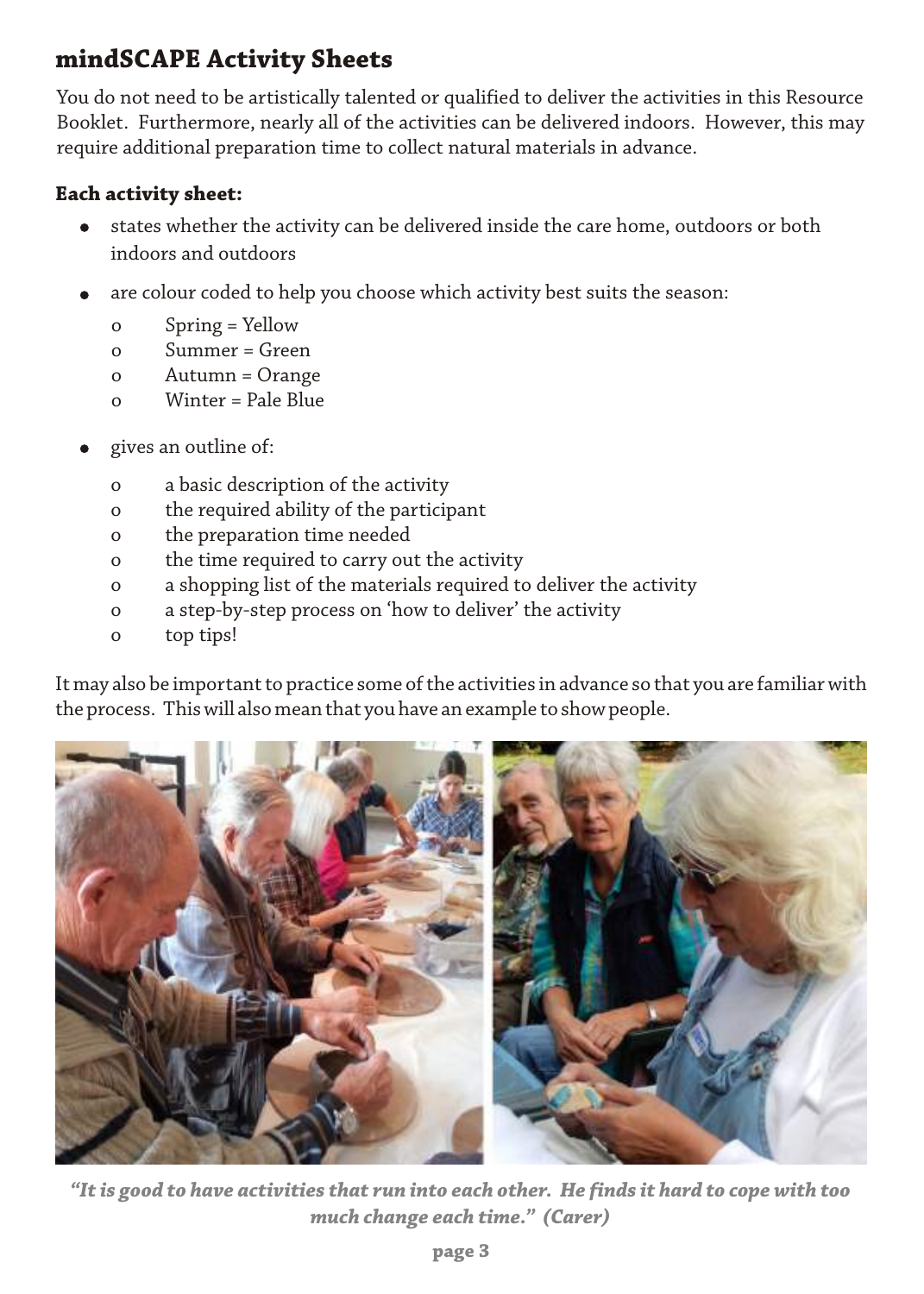# **Spring Activities**



*"This has proved to be a great stress reliever and has enabled me to learn new skills and potentially take up new hobbies."*

*(mindSCAPE Participant)*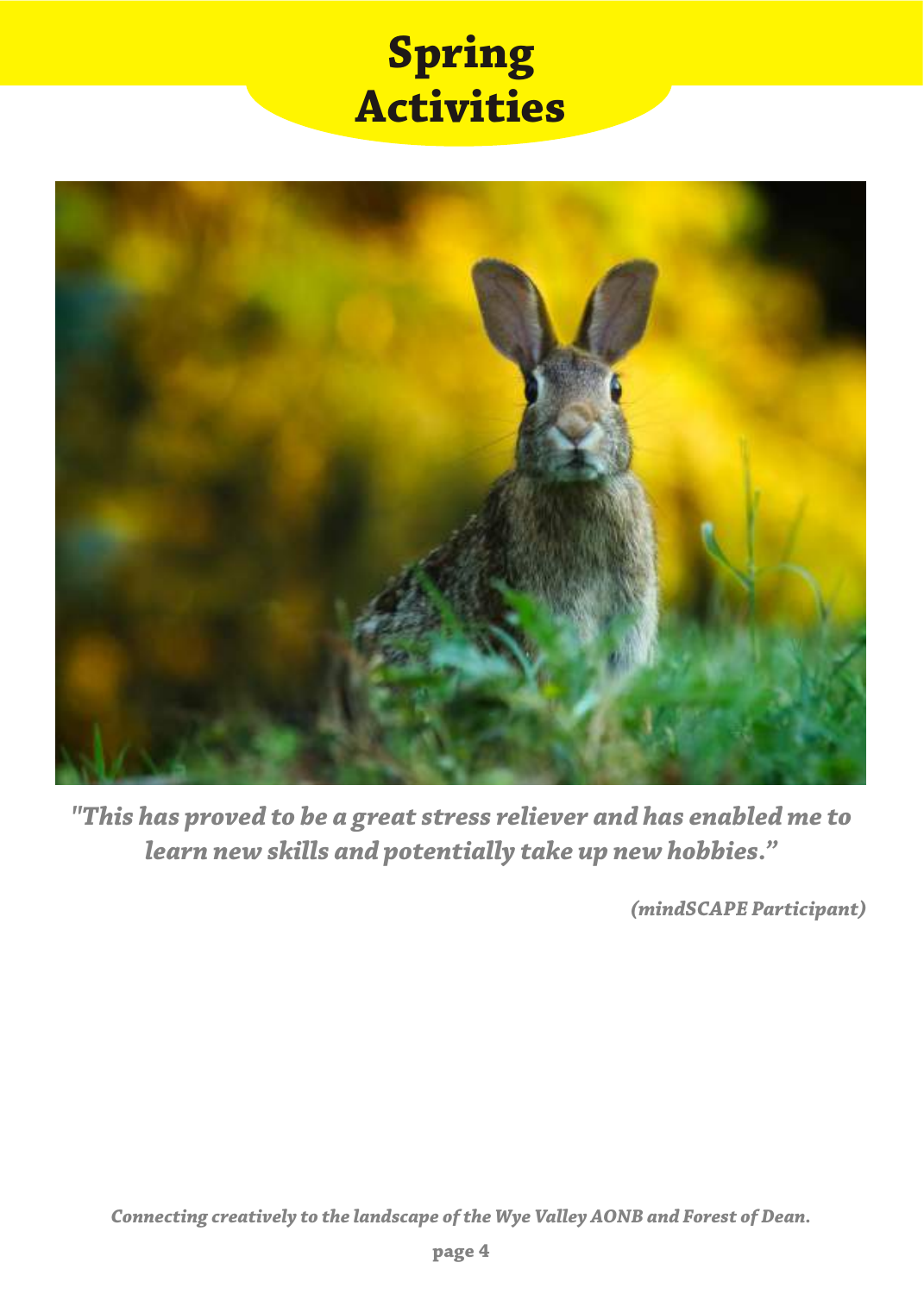# **PEBBLE PAINTING (Outdoors - Indoors; Spring)**

Join the national craze and paint a pebble, or piece of Forest of Dean stone, then hide it for others to find. You could do this in the grounds of your care home.

## **Activity Rating:**

This activity is suitable for people of any age or ability, although support may be required finding a suitable pebble or piece of stone.

#### **Preparation Time: 15 mins**

Allow 15 minutes to set up a work space, ensure the tables are covered with a cloth.

#### **Time Required for the Activity: 30 - 60 mins**

The time will depend on how detailed the participants would like to make their painting or if they would like to make more than one.

### **Shopping List:**

Pebbles or stones (about the size of the palm of a hand) A selection of acrylic paint Cotton wool buds Paint palette or paper plate Varnish (optional) Wet wipes (or a bowl of water with a flannel, or access to a hand basin)



#### **Step-by-Step Instructions:**

- 1. Cover your work surface with newspaper or a cloth.
- Make sure your pebble or piece of slate is clean and free from dust. If necessary, give it a 2. wash and dry it thoroughly.
- Paint a circle on the pebble using the acrylic paint. Draw the shape first with a pencil if 3. it's easier.
- Dry the circle with a hairdryer. 4.
- Using cotton wool buds, dip the bud into your selected paint and start in the middle of 5. the circle to create a 'spot' design.
- 6. Change the colours for each circle.
- Leave to dry and then seal with an exterior varnish. 7.

#### **Top Tip!**

Have wet wipes on hand (or a more eco-friendly alternative: a bowl of water with a flannel) to stop fingers and natural materials getting sticky.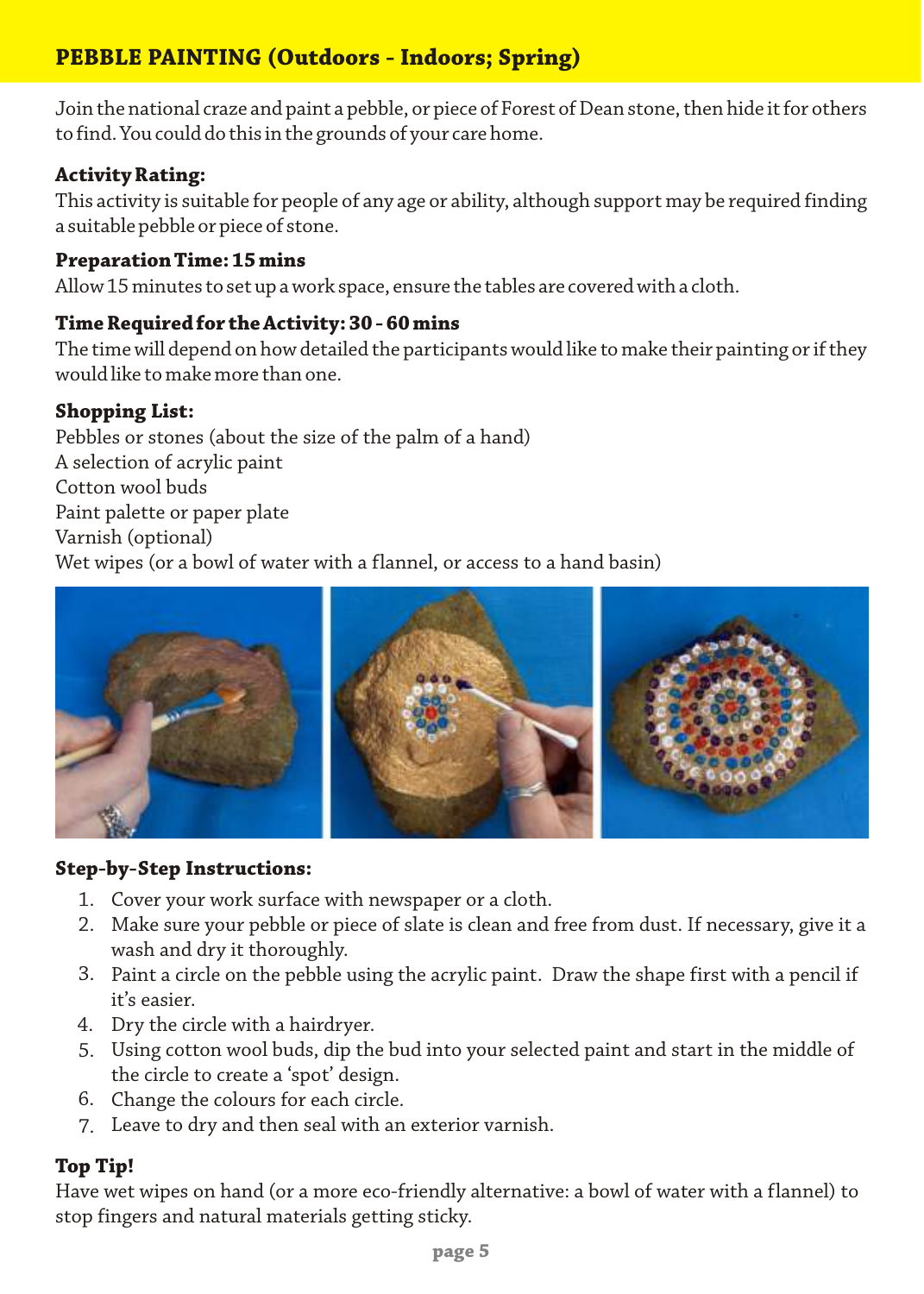# **TEXTURE CHALLENGE (Outdoors / Indoors - Spring)**

An opportunity to go for a short stroll and really do some detective work! Have cards made in advance with different textural words written on them and see how many people can find them in nature. Here are a few words to get you started:

## **Soft, spikey, rough, smooth, bumpy, fluffy, gritty, hard, slimy.**

If it's difficult to get residents outside, then a box of textures could be brought indoors instead.

#### **Activity Rating:**

All abilities with assistance outdoors. A lovely sensory activity for the visually impaired as it involves touch, but help may be required to read the words.

This activity is suitable for people of any age or ability, although support may be required in gathering natural materials.

#### **Preparation Time:**

Allow 15 minutes to pre-prepare if you are going to collect the materials for the participants.

#### **Time Required for this Activity:**

Depending on the mobility of the participants, it should take approximately 30 minutes to look for the different textures using the cue cards.

#### **Shopping List:**

Pieces of paper Scissors Marker Pen



#### **Step-by-Step Instructions:**

- 1. Cut up strips of white paper.
- Clearly write different 'textural' words on the strips of paper (words like soft, spikey, 2. rough, etc).
- Go outside for a walk and see how many you can find! Alternatively, if you're going to 3.do it indoors, let participants search through the natural materials you've brought inside for them.

#### **Top Tip!**

Why not laminate the written words, so that they can be used more than once.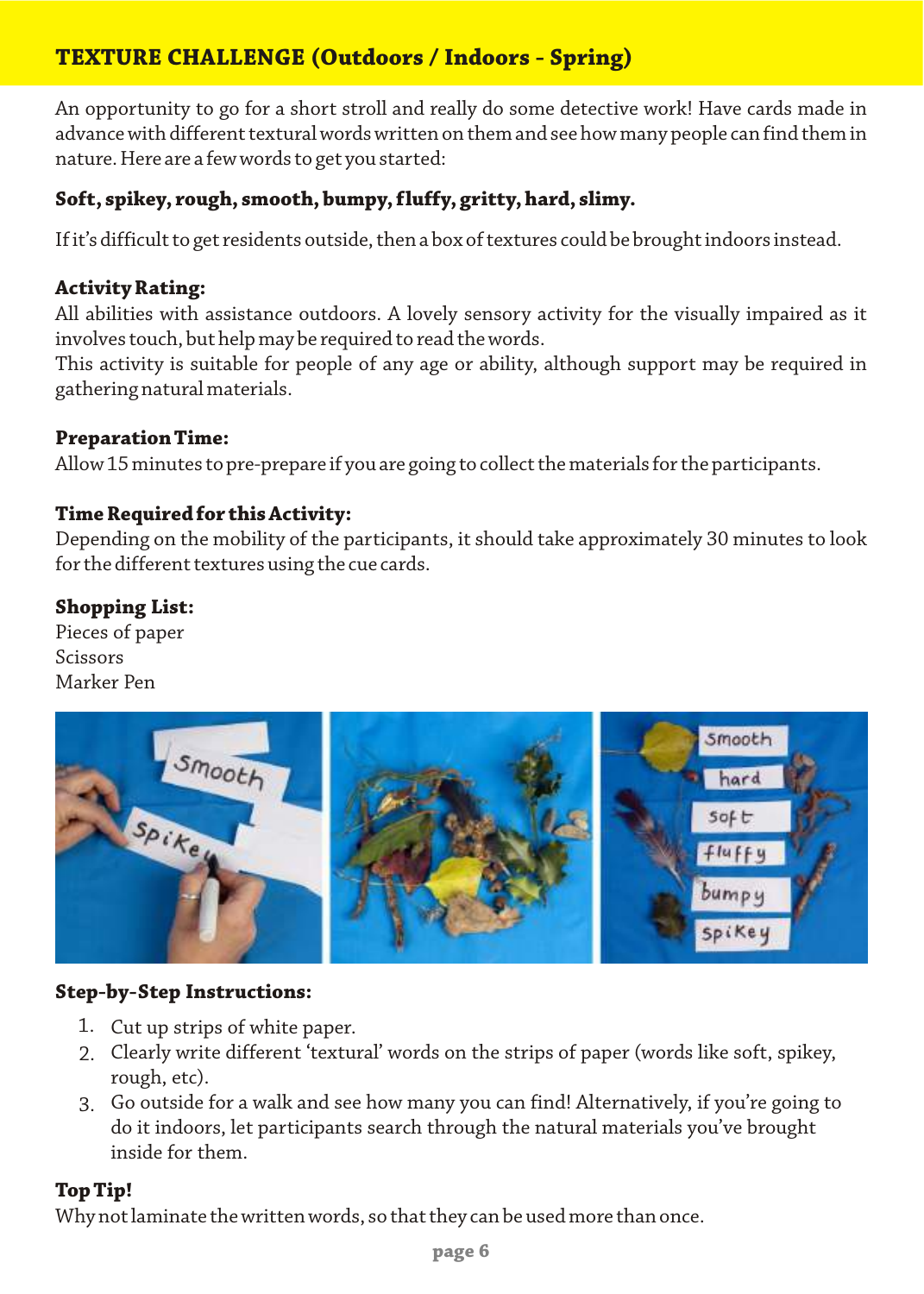# **NATURAL PLASTERCASTS (Outdoors / Indoors - Spring)**

Here in the Forest of Dean, we are lucky to have a dedicated 'forest-inspired' sculpture trail. One of the sculptures is by an artist called Annie Cattrell called 'Echo' and is a huge cast of the side of a section of the forest, which has cleverly captured the textures of bark, roots and stone. Create your own cast using this simple technique with air drying clay and plaster of Paris.

The activity can be carried out over two sessions, one to make it and one to paint it once it's dry.

#### **Activity Rating:**

All abilities with assistance outdoors and some dexterity will be needed to roll out the clay.

#### **Preparation Time:**

Allow 15 minutes to pre-prepare. You will also require 15 minutes to lay out the materials on the tables for the participants to use.

#### **Time Required for this Activity:**

Depending on the mobility of the participants, it should take approximately 15 minutes to collect the natural materials and another 30 – 40 minutes to create the cast. A further session can be added to paint the cast once it's dry.

#### **Shopping List:**

Air drying clay Plaster of Paris Plastic container (margarine/ice cream tub) Old jug Rolling pin Silver acrylic paint A variety of natural materials Wet wipes (or a bowl of water with a flannel, or access to a hand basin)

Stick

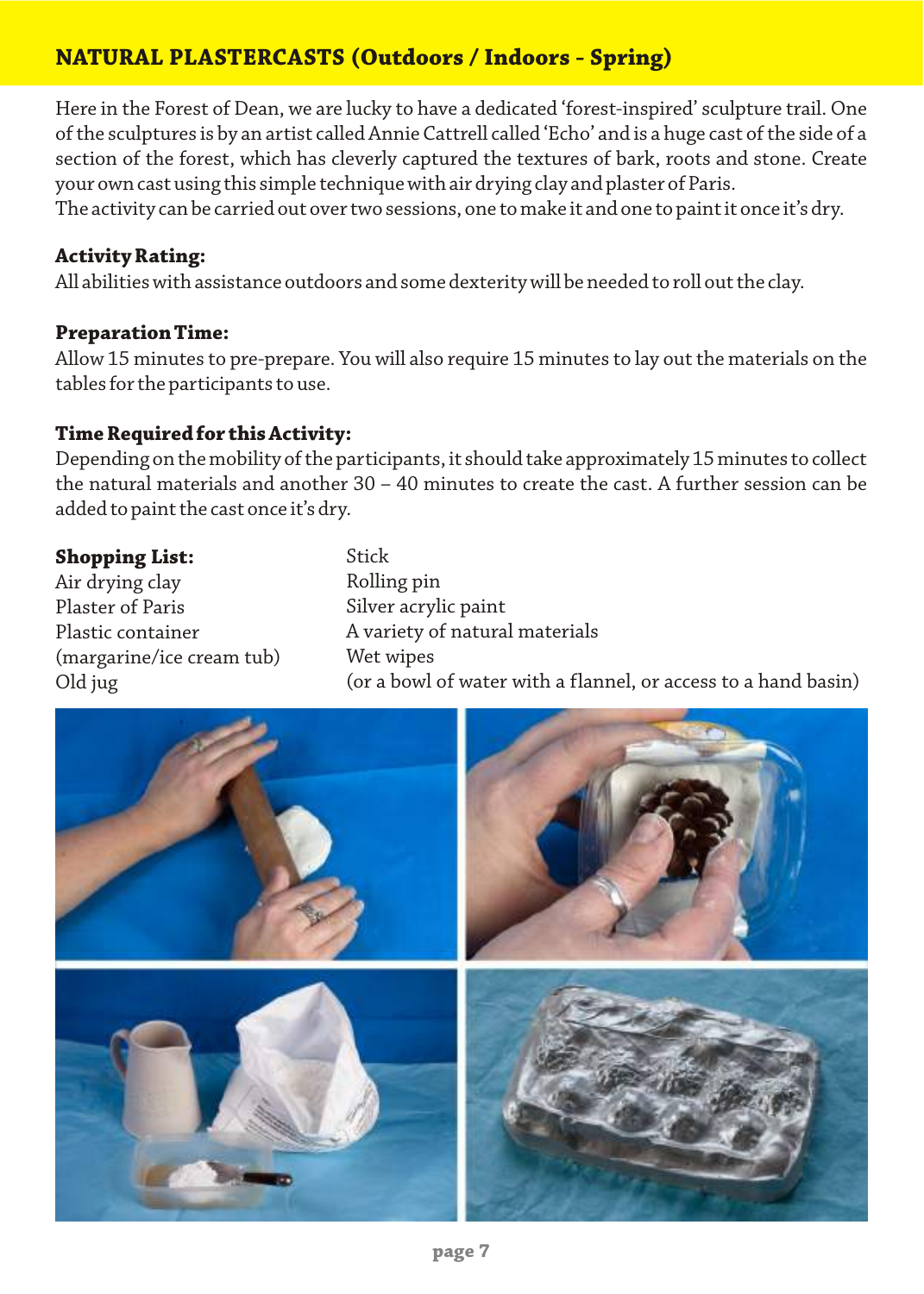#### **Step-by-Step Instructions:**

- 1. Cover your work surface with newspaper or a cloth.
- 2. Roll out a piece of clay to about 1 inch thick to the size of the plastic tub.
- Place the clay into the bottom of the plastic tub, ensure the clay fits snugly and up to 3. the edges of the tub.
- Push interesting textures deep into the clay to create an imprint. Remove the textures. 4. Experiment with delicate leaves and more robust things like fir cones.
- Once you're happy, mix up some plaster of Paris as per the packs instructions, in an old 5. jug or plastic container.
- Pour the plaster into the tub and tap the sides to remove all air bubbles. 6.
- 7. Leave to set overnight.
- Carefully tip out the cast from the plastic tub and peel off the clay. 8.
- Clean off any clay from the surface, then paint with silver acrylic paint just like Annie 9.Cattrells sculpture.

#### **Top Tip!**

You could use some of the objects that were collected on the texture challenge for this.

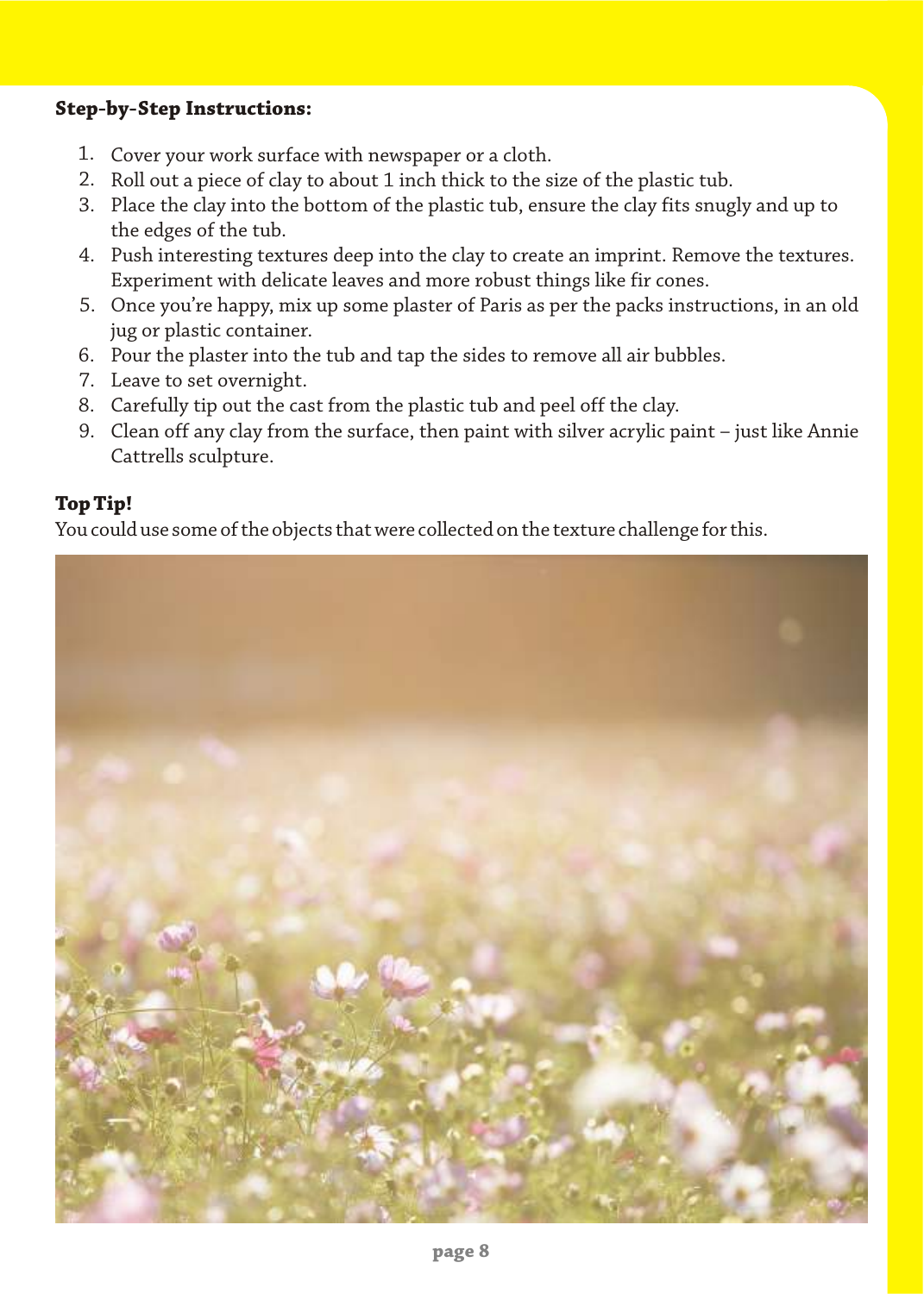# **Summer Activities**



 *"The activity was great fun and relaxing although hard work ha ha! Lunch was lovely, enjoyed spending time outdoors and find everyone so friendly and kind."*

*(mindSCAPE Participant)*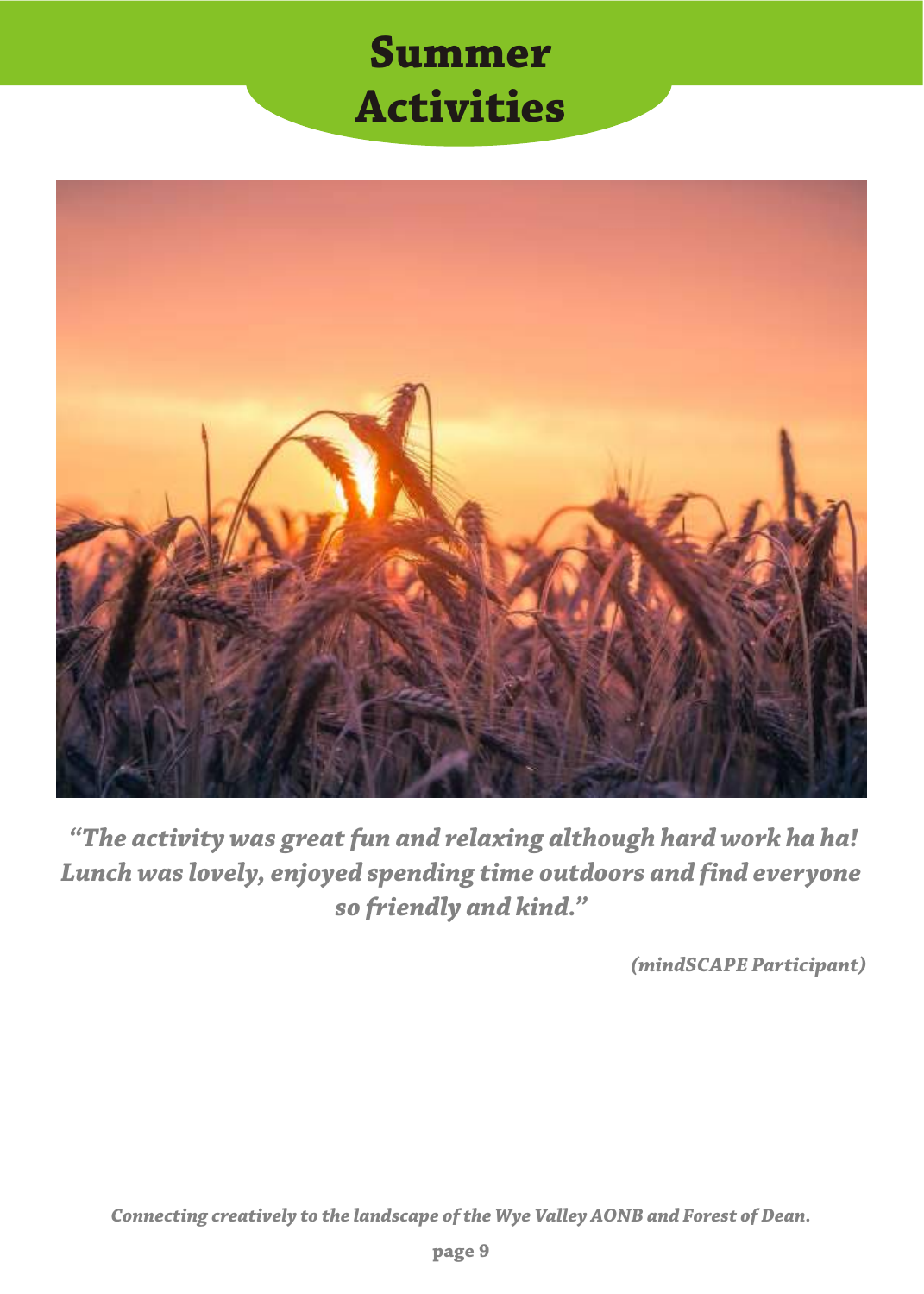## **FLOWER PAINTING (Outdoors – Summer)**

A lovely activity to do in the summer, using real flowers from your grounds and inspired by the large flower paintings of the artist Georgia O'Keefe.

#### **Activity Rating:**

All abilities with assistance outdoors. Some dexterity will be needed to hold a paintbrush. Help may be required to help draw around the card template of the petal shape.

#### **Preparation Time: 20 mins**

Allow time to prepare a card template of the flower petal shape for each participant. Allow 10 minutes to set the work space.

#### **Time Required for the Activity: 60 mins**

Depending on how big and detailed the painting is, the flowers should take about 40-60 minutes to paint.

#### **Shopping List:**

A piece of thick cartridge paper Watercolour paint or watered-down poster paint. Pencil

Oil pastels or wax crayons Water pot Real flowers Hairdryer



#### **Step-by-Step Instructions:**

- 1. Cover your work surface with newspaper or a cloth.
- Look at your flower shape and with the card template, draw around it with a pencil to 2. re-create your flower.
- Add details with oil pastels or wax crayons first. 3.
- Then start painting your petals with water colours. The pastels/crayons add texture and 4. become a resist to the watery paint.
- Dry off the paint with a hair dryer before you start another colour so the paint does not 5. run.
- Continue until all the petals are coloured in. Add leaves too if you wish. 6.

#### **Top Tips!**

To make the artwork even more special, have the participants create their piece on a canvas. These are relatively cheap to buy from art discount stores.

Prepare card templates of the petal shapes in advance from card/cereal packets.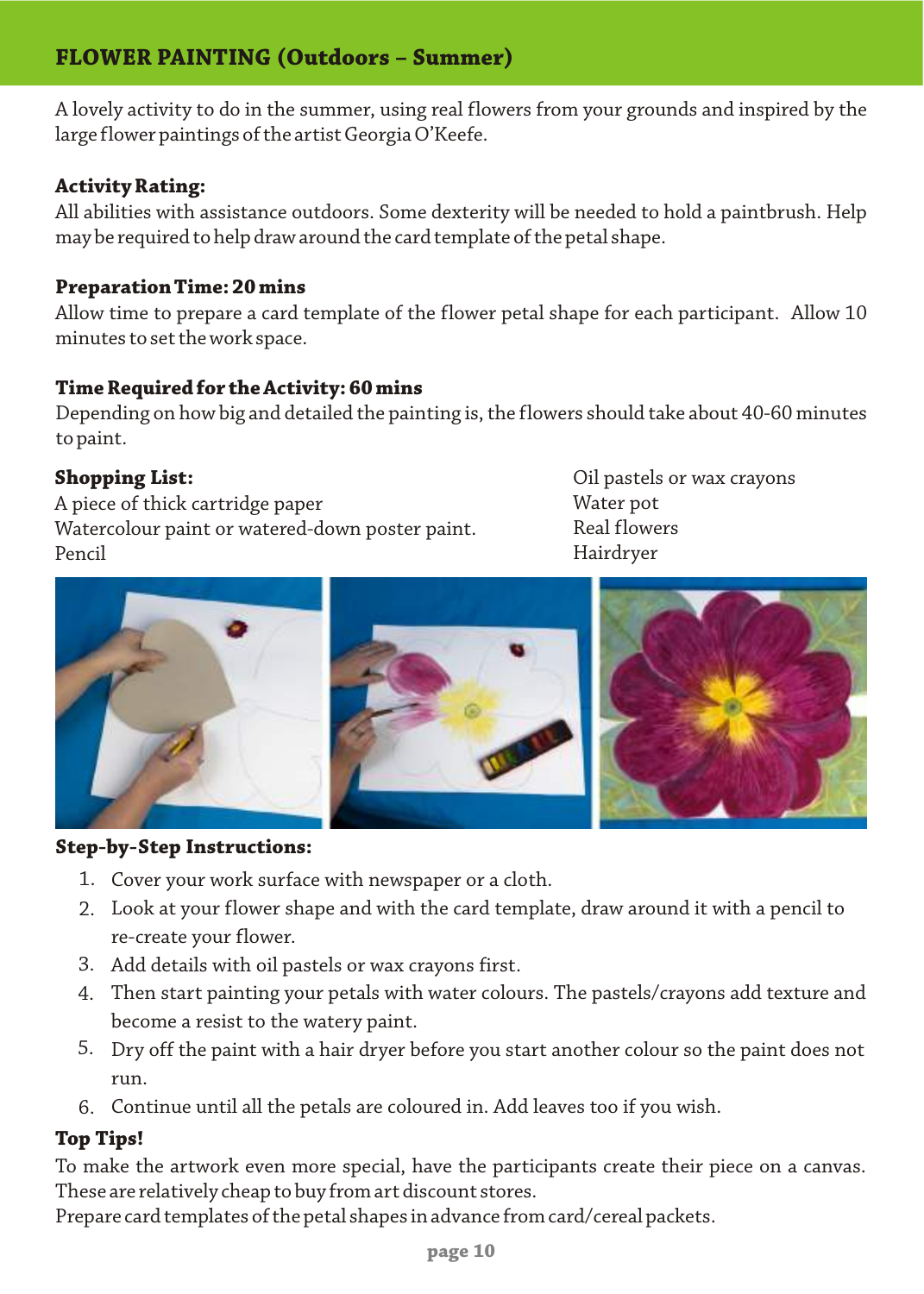# **LEAF HUNT (Outdoors – Summer)**

Do you know which leaf comes from which tree? Why not test your knowledge with a leaf identity walk?

The Woodland Trust has a brilliant leaf identify chart that can be downloaded for free from **www.woodlandtrust.org**

#### **Activity Rating:**

All abilities with assistance outdoors. This activity is suitable for people of any age or ability, although support may be required for participants with visual impairments.

#### **Preparation Time: 15 mins**

Allow 15 minutes to pre-prepare. You will also require 15 minutes to print off some leaf identity charts.

#### **Time Required for the Activity: 30 mins**

Depending on the mobility of the participants, it should take approximately 30 minutes to collect the leaves.

#### **Shopping List:**

Printed leaf identification charts Paper bags to collect leaves



#### **Step-by-Step Instructions:**

- Give each participant a leaf identification chart. 1.
- Encourage the participants to go for a short walk in the grounds to find some of the leaves 2. on the chart. Try to match as many as possible on the chart.

#### **Top Tip!**

If mobility (or lack of tree varieties) restricts participants accessing outdoors, then collect a selection of different leaves and do the activity indoors.

Laminate the leaf identification charts for multiple use.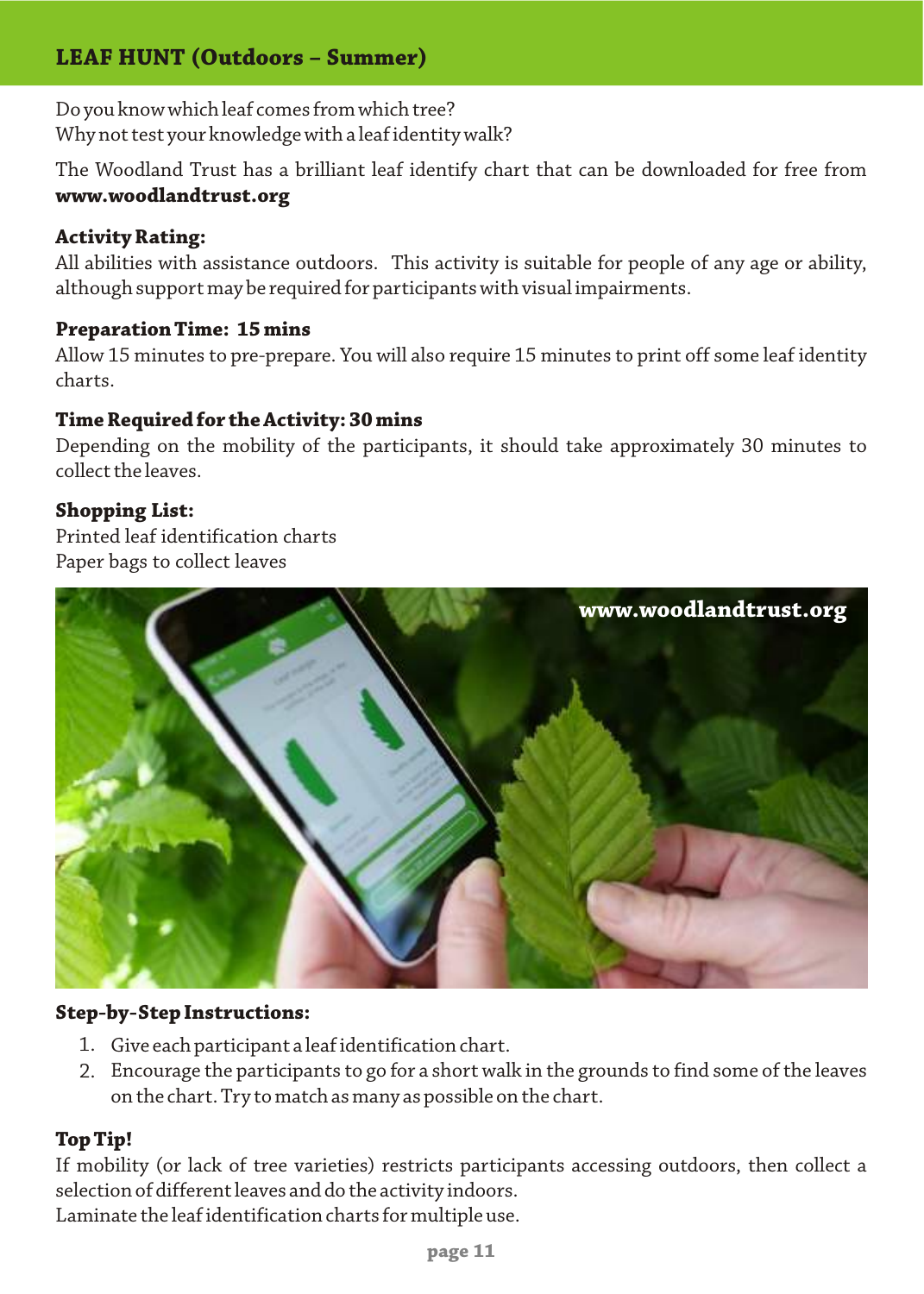## **NATURAL VIEW FINDER (Outdoors – Summer)**

A short activity to bring you a little closer to some of the beautiful leaves in your garden or grounds. When you hold a leaf up to the bright sky, it becomes translucent and all the colours, patterns, veins and marks are more pronounced.

#### **Activity rating:**

All abilities with assistance. This activity is suitable for people of any age or ability. However, it would be difficult for people with visual impairments to participate fully.

#### **Preparation Time: 15 mins**

Prepare some simple view finders beforehand.

#### **Time Required for the Activity: 15 - 30 mins**

The time will depend on whether the participants would like to look for leaves themselves as part of the activity and how many they would like to view.

#### **Shopping List:**

Card (old cereal packets would be perfect) Pencil Scissors Different coloured leaves/petals



#### **Step-by-Step Instructions:**

- Cut up a piece of card about 10cm by 22cm. 1.
- 2. Fold the card in half.
- On one side draw a square in the middle and cut it out. 3.
- Draw another square on the other side (trace around the side you've already cut for 4. size) and cut it out.
- 5. Now you have your view finder.
- Take a stroll and look for leaves that will fill the view finder square. 6.
- Place your chosen leaf in the view finder, then hold it up to the sky (don't look directly 7. at the sun) and look through it. Take note of all the fine details, shapes and colours.
- 8. Repeat the process with another leaf.

#### **Top Tip!**

Don't look directly into the sun!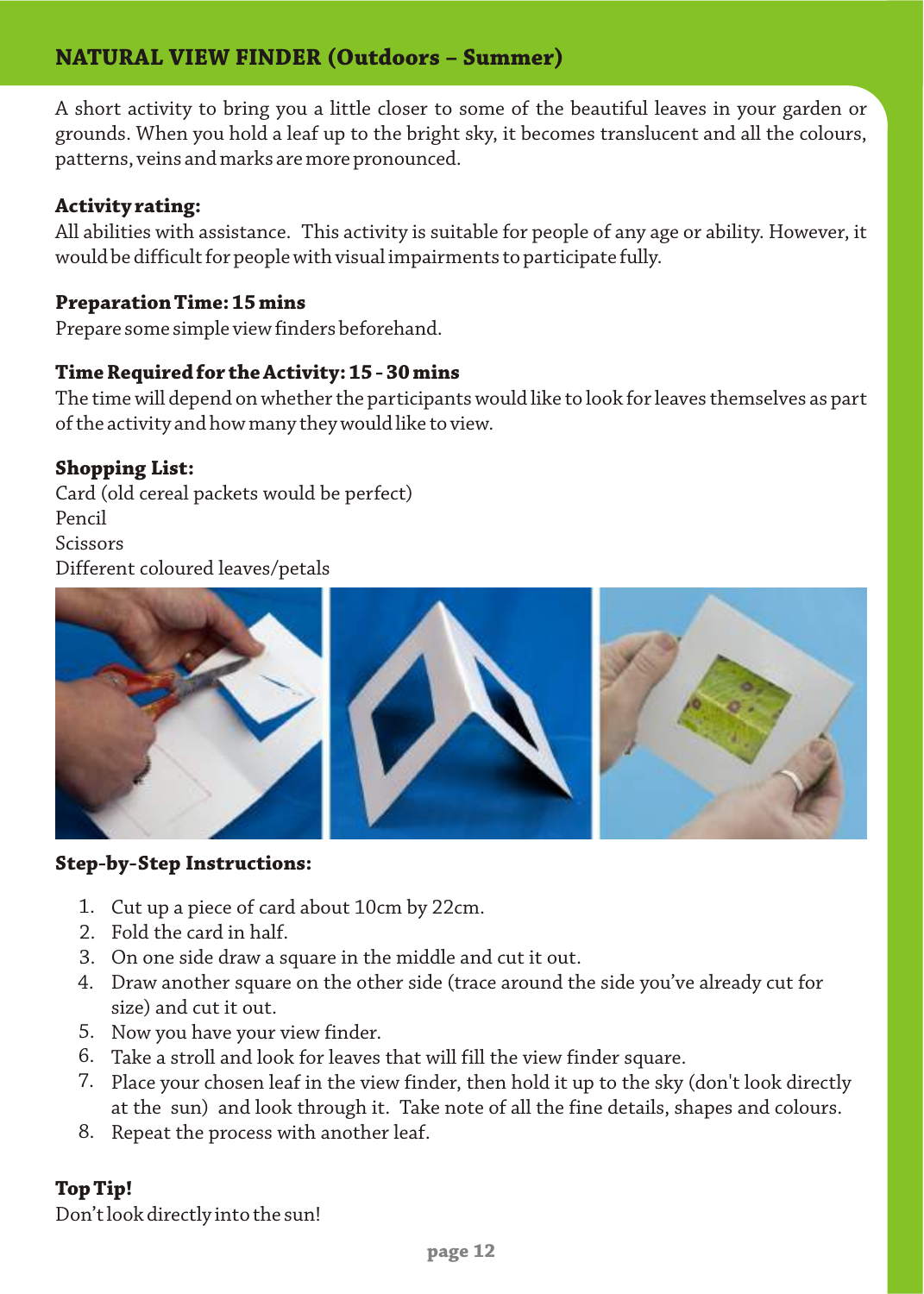# **Autumn Activities**



*"I really enjoyed that session [wood carving] to such an extent that I am tempted to continue or at least potter around a bit! It certainly lifts the spirits."*

*(mindSCAPE Participant)*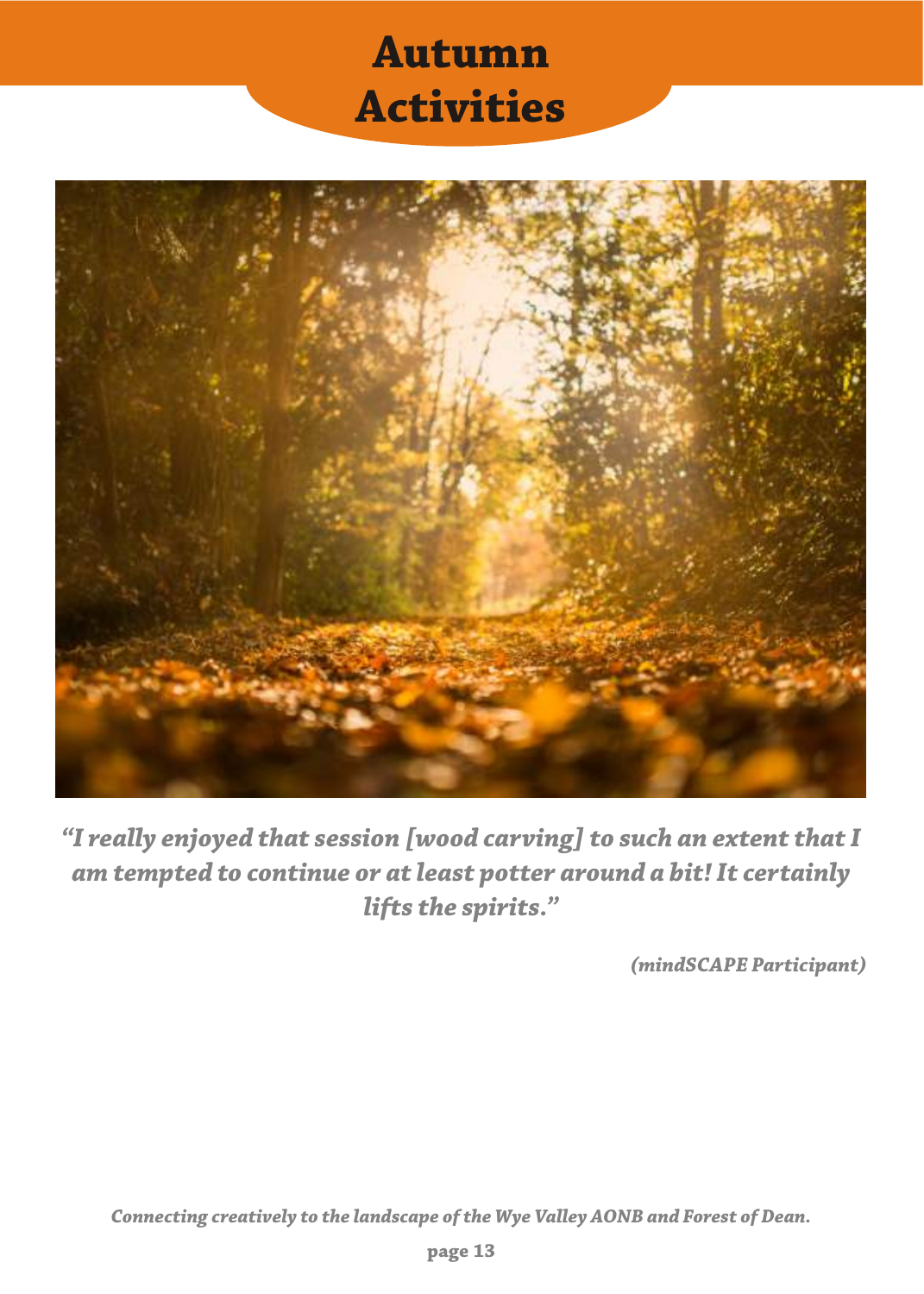## **NATURAL CONFETTI (Outdoors – Autumn)**

Now that the leaves are turning lovely shades of yellow and orange and they are drying out, they can be used to make natural 'confetti'. Paper punches are quite cheap in discount art stores and leaves can be treated the same way as paper, creating all sorts of beautiful shapes. These can then be used to make greetings cards.

#### **Activity rating:**

All abilities with assistance. This activity is suitable for people of any age or ability but some assistance may be required to help use the paper punches.

#### **Preparation Time: 15 mins**

Allow 15 minutes to pre-prepare. If participants are able, take them for a short walk in the grounds to gather some Autumn leaves that they would like to use in their designs. Alternatively, this could be done beforehand. Allow time to lay out the materials.

#### **Time Required for the Activity: 30 - 45 mins**

#### **Shopping List:**

A pack of cards/envelopes Punches Glue – PVA or UHU Glue spreaders



#### **Step-by-Step Instructions:**

- Cover your work surface with newspaper or a cloth. 1.
- 2. Select your favourite leaves, then use the paper punch to create different shapes, by cutting them out of the autumn leaf.
- Arrange the shapes on the greeting card and stick them down using either PVA glue and a 3. spreader, or UHU glue.
- Once the glue has dried, the cards can be sent to family and friends. 4.

#### **Top Tips!**

Discount art stores sell packs of pre-folded cards with matching envelopes, but of course you can make your own, by just folding A4 card in two.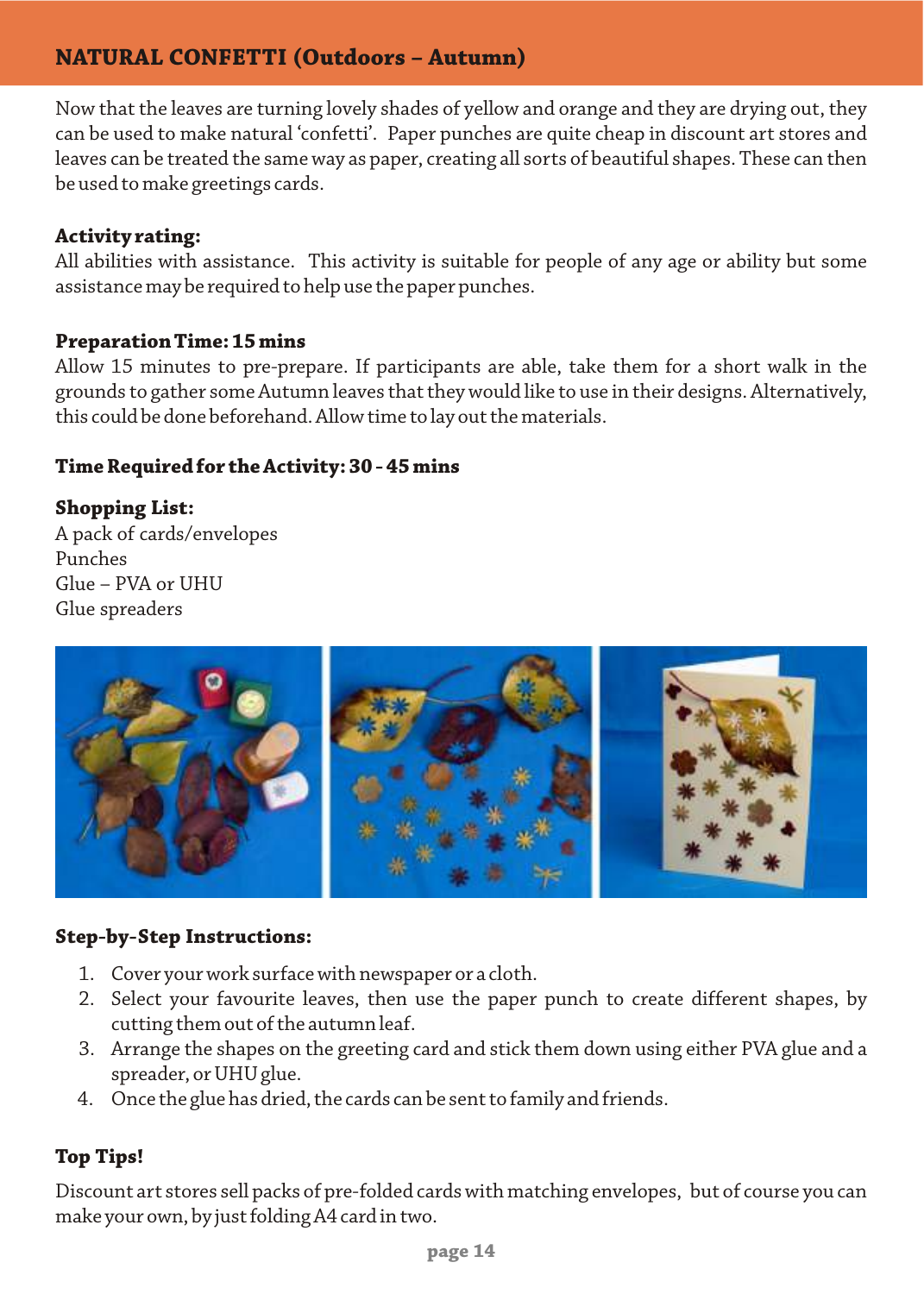# **AUTUMN LEAF LANTERNS (Indoors - Autumn)**

Bring the colourful outdoors inside by creating beautiful Autumnal night lights from old glass jars, decorated with tissue paper and real leaves.

### **Activity rating:**

This activity is suitable for people of any age or ability.

#### **Preparation Time: 15 mins**

Allow 15 minutes to set up a work space, ensure the tables are covered with a cloth.

#### **Time Required for the Activity: 30 - 60 mins**

#### **Shopping List:**

Clean and dry glass jar Mod podge (or thinned PVA glue) Selection of Autumnal leaves Scissors Raffia LED tea light candle





#### **Step-by-Step Instructions:**

- Cover your work surface with newspaper or a cloth. 1.
- Cut out simple leaf shapes from tissue paper. Use oranges, yellows and browns, ones that 2. will give the feel of Autumn.
- $3. \;$  With an old paint brush or glue spreader, begin to spread the thinned PVA (or Mod Podge)  $\;$ onto the surface of the jar and stick on your tissue paper shapes.
- Continue all the way around the jar, overlapping the tissue leaf shapes, until the whole jar 4. is covered.
- Allow to dry, then with a strong glue (UHU is good), add some real Autumnal leaves around 5. the jar.
- 6. Once you're happy with your design, tie some raffia at the top to trim it.
- Place a LED tea light candle inside and when it's dark, turn it on to add a really lovely warm 7.glow to the room.

## **Top Tips!**

For safety, use a battery-operated LED tea light candle instead of a real candle.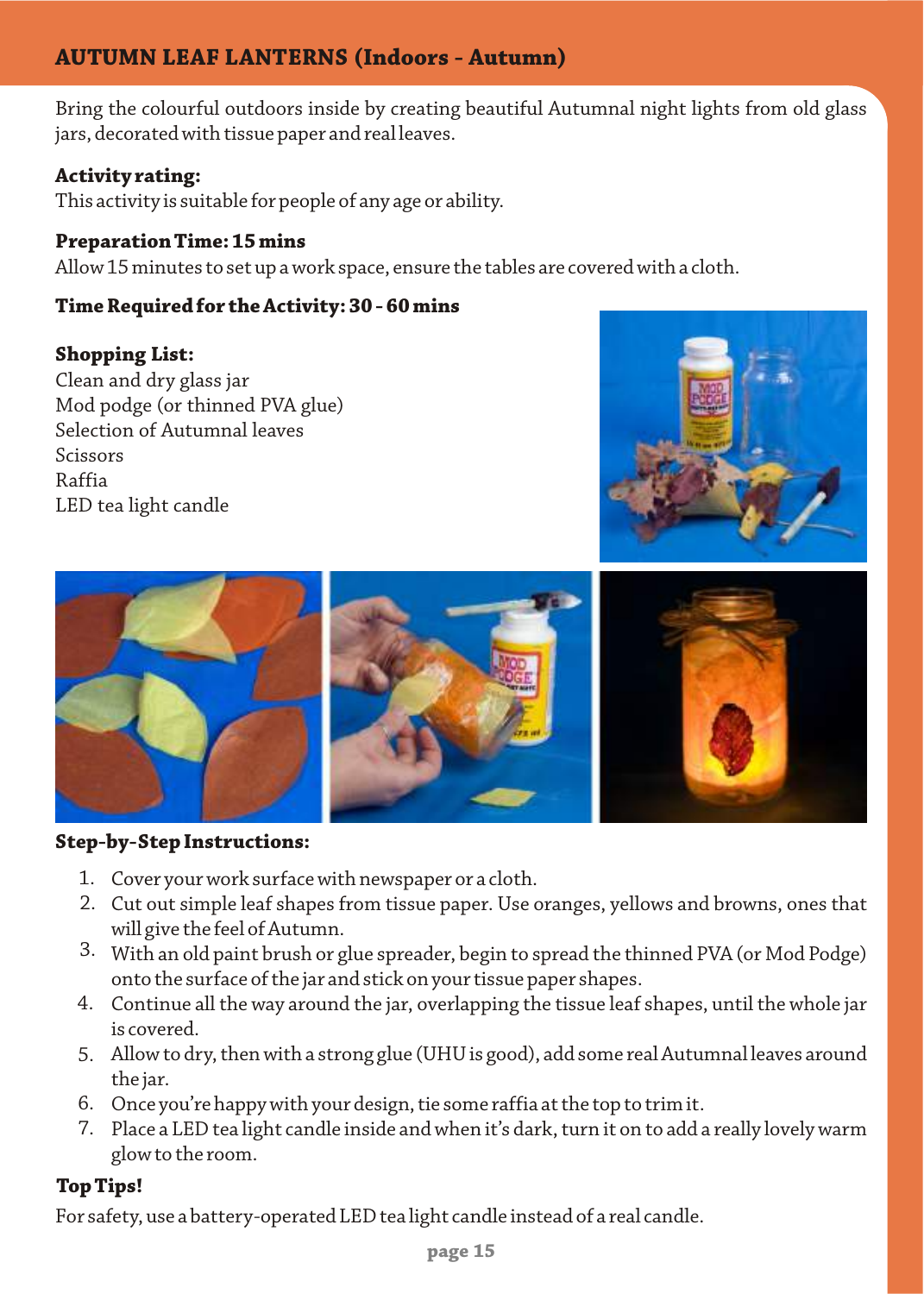# **Winter Activities**



*"I am able to settle into these sessions and remain for the whole time. Sometimes I have to leave activities after only a short time. Not with this."*

*(mindSCAPE Participant)*

*Connecting creatively to the landscape of the Wye Valley AONB and Forest of Dean.*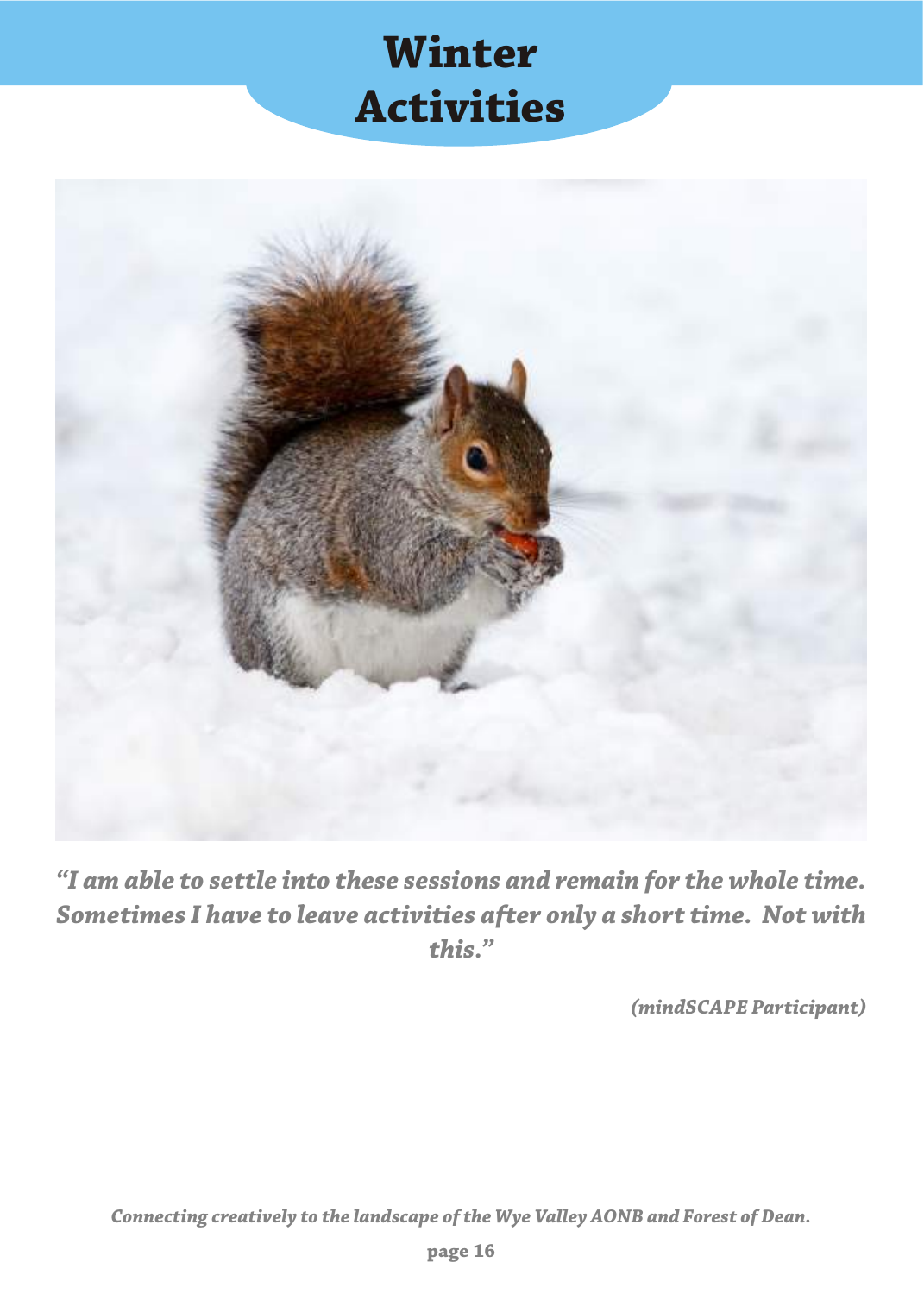## **TWIG CHRISTMAS TREES (Indoors – Winter)**

Gather up sticks and create rustic but effective natural decorations for your Christmas tree.

#### **Activity rating:**

This activity is suitable for people of any age or ability, although sticks may need to be gathered in advance and help may be needed to break them to size.

#### **Preparation Time: 15 mins**

Allow 15 minutes to set up a work space, ensure the tables are covered with a cloth.

#### **Time Required for the Activity: 30 - 60 mins**

#### **Shopping List:**

Selection of sticks about the thickness of a pencil but various lengths Strong glue (UHU is good) Ice lolly stick (these can be bought in craft stores) Pretty ribbon Silver card



#### **Step-by-Step Instructions:**

- Cover your work surface with newspaper or a cloth. 1.
- 2. Find a selection of sticks of varying lengths.
- Place them from small to long, to create a 'triangle' shape. 3.
- Place glue along the lolly stick and fix the sticks in place, from short to long. 4.
- Allow to dry. 5.
- Flip over to the back and stick on a loop of ribbon. 6.
- Then turn it back over and stick on a star at the top. 7.
- Once dry, add it to your Christmas tree using the ribbon. 8.

#### **Top Tip!** Most discount craft stores will sell pre-cut star shapes.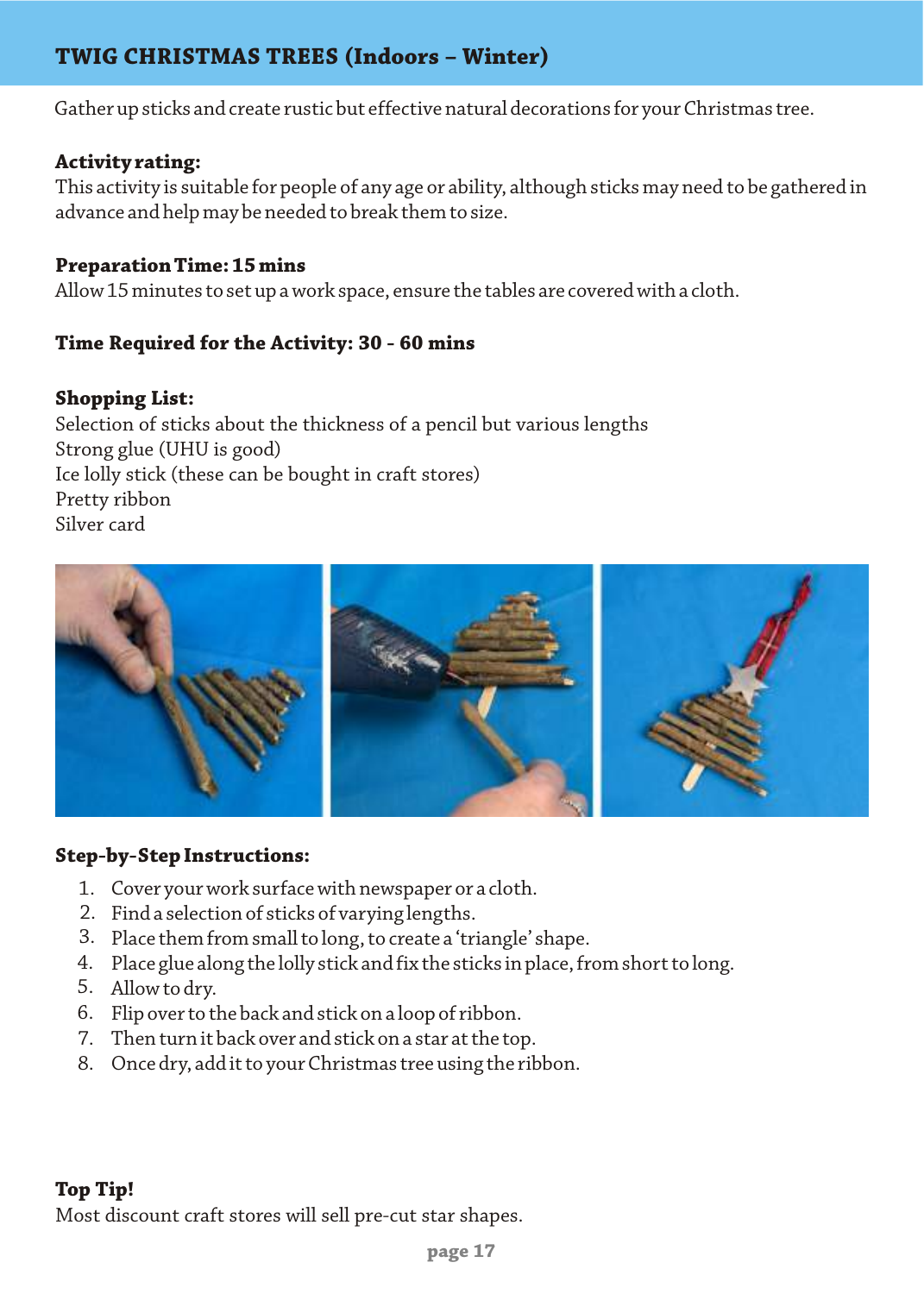## **FROZEN SCULPTURES (Indoors – Winter)**

A lovely activity to prepare indoors, that can be placed outside on windows and enjoyed on frosty days, watching them slowly melt over time.

#### **Activity rating:**

This activity is suitable for people of any age or ability, although support may be required in finding suitable natural materials to use.

#### **Preparation Time: 15 mins**

Allow 15 minutes to collect some natural materials from outside, this could be done on a different day. Allow 10 minutes to set up a work space, ensure the tables are covered with a cloth.

#### **Time Required for the Activity: 15 - 30 mins**

The time will depend on how big the sculptures are and how many each person makes.

#### **Shopping List:**

Empty plastic tubs (ice cream/margarine) A selection of natural materials Access to water and a freezer



#### **Step-by-Step Instructions:**

- Fill the plastic containers with water. 1.
- Arrange natural materials in the water. Don't over fill with natural materials through, as 2. you need some areas to be clear ice.
- Place the containers in a freezer. 3.
- Once frozen, pop the ice out of the container and place in the garden or on window sills. 4.

#### **Top Tips!**

If space is limited in the freezer, get the participants to do a mini version using a yogurt pot. If a long piece of string is placed in the water and allowed to dangle out, once the water is frozen, the string can be used to tie the mini frozen sculpture into a tree.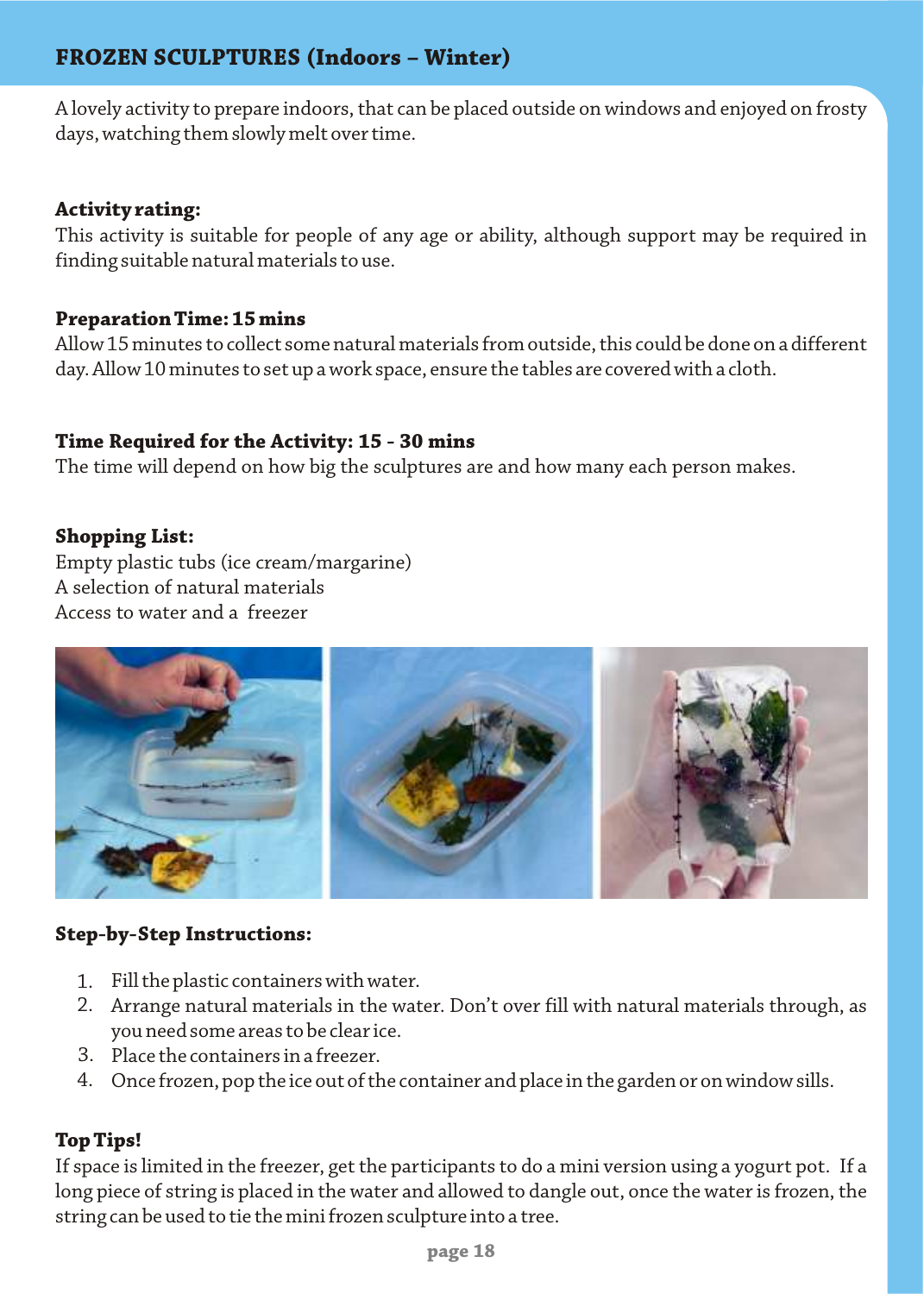# **Guidance for those supporting the activities…**

It can be challenging and overwhelming to those who have not participated in a nature or artsbased activity before. Therefore, it is important to have at least two people to support a group of six participants.

### **At the start of the session, ensure the participants you are supporting:**

- Understand the aims of the activity you may need to translate the instructions into their own language or terms of reference.
- Are able to access resources, materials and equipment to fully engage in the activity. If  $\bullet$ possible, assist them in clearing away their resources and materials at the end of the activity, thereby, leaving the area clean and tidy.
- Have every opportunity to do their own work, but do let the person leading the activity  $\bullet$ know of any difficulties that prevent them from participating fully.
- Feel safe. Follow the care home's policies if you identify any concerns, particularly  $\bullet$ safeguarding.

### **You have a key role in assisting the person, so please:**

- Ensure you arrive on time at the start of the session.  $\bullet$
- Leave your mobile phone switched to vibrate.  $\bullet$
- Observe (or if required by the care home record) the participants' behaviour in the activity and take note of what they achieved (or what provoked any form of agitation or difficulty).
- Know that your presence throughout the duration of the activity is greatly appreciated.

**"It's all about getting into their world." (Carer)**

# **Background**

mindSCAPE evolved from an earlier Wye Valley Area of Outstanding Natural Beauty (AONB) project called 'Inside Out' which was developed in partnership with the Forestry Commission and designed to allow under-represented groups access to the landscape and work through health issues creatively. These participants included people with mental health issues, physical and mobility issues, visual and hearing impairments, drug and alcohol issues, learning difficulties and those with age related problems and caring roles.

This pioneering project revealed older people (particularly those with dementia and their carers) faced the greatest barriers to participation and were therefore the 'hardest to reach'. The need for a specialist project for people with dementia sparked a consultation process whereby the AONB focused on the barriers people faced and how these could best be overcome. This thorough consultation included over 40 partner organisations, service users and carers and was a key element of the successful 'mindSCAPE' bid to the Big Lottery.

The mindSCAPE model has been adapted for inclusion in the Heritage Lottery funded Foresters' Forest Landscape Partnership Scheme. It will deliver nature and landscape arts-based activities in residential care settings, in order to reach those who are unable to attend the mindSCAPE project in the Forest of Dean.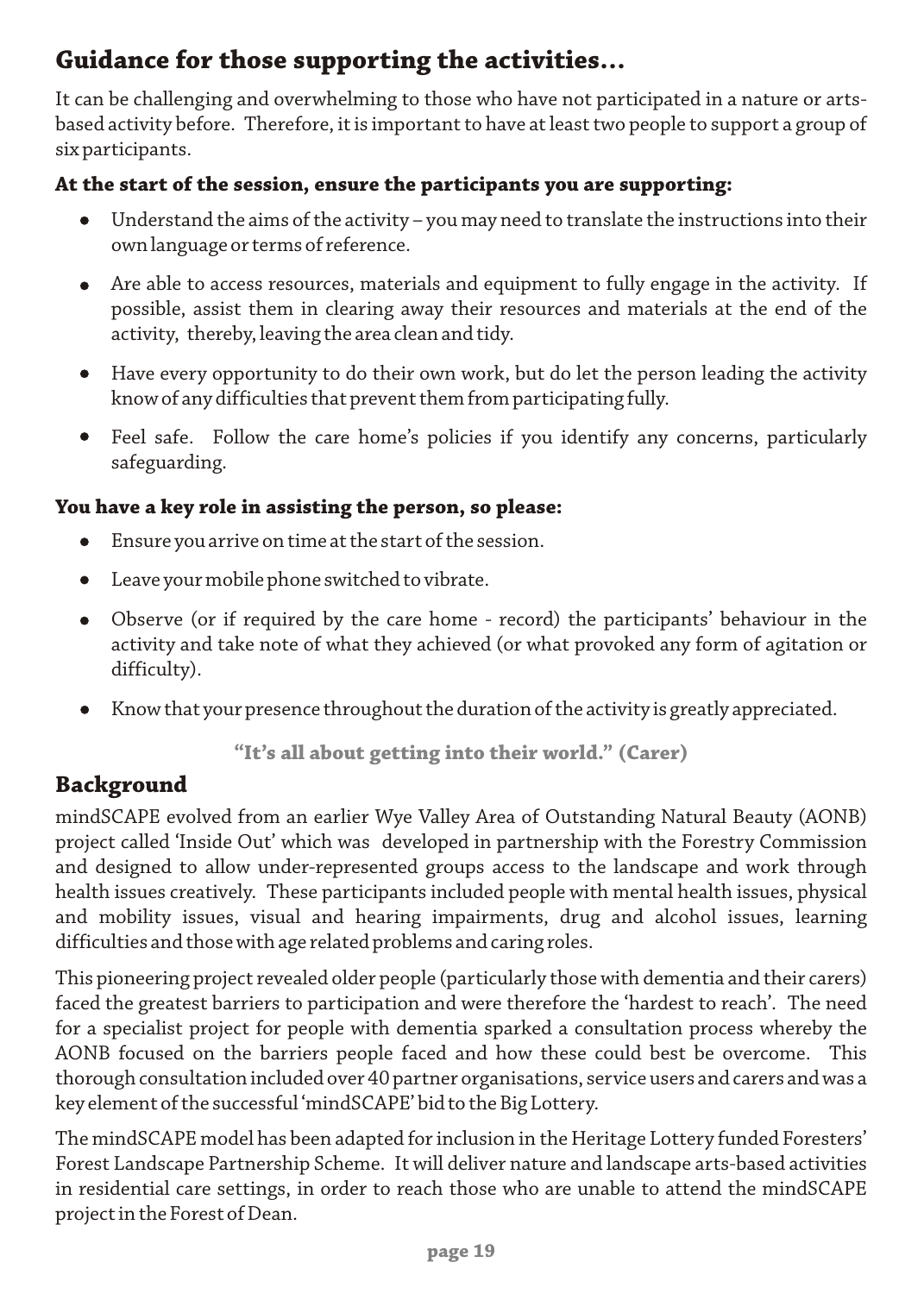# **Foresters' Forest Heritage Lottery Funded Landscape Partnership Scheme**

"Our forest is a shadow of our past industrial endeavours, our built heritage is being lost, our memories are fading and our knowledge of our past is becoming blurred and grey. We have unique cultural traditions that are in danger of coming to an end as this generation passes. We want to grasp this opportunity to draw a line under a long period of steady decline and loss, to take time to refocus on what makes our Forest, our Community, our Story special. To take time to inspire our youngsters and capture the knowledge and memories of our older generation before we lose that special link with our past." (Foresters Forest)

Within The Foresters' Forest Heritage Lottery funded Landscape Partnership Scheme, mindSCAPE is working with residents in residential care homes in the Forest of Dean and Wye Valley AONB. It builds on the learning from the mindSCAPE project and records the stories and creative imagery of these residents in order to celebrate, remember and connect to the beauty, history and heritage of the area.

This resource is a step-by-step guide to support those working in residential care homes to deliver activities. It will ensure the learning and experiences from the mindSCAPE project are sustained and replicated in other settings to benefit others.

# **Wye Valley Area of Outstanding Natural Beauty (AONB)**

The Wye Valley AONB is a protected landscape, covering 92 km of the lower reaches of the River Wye from Mordiford to Chepstow, it is one of the finest lowland river landscapes in Britain. The AONB Unit are a small team who work, often in partnerships, to develop and deliver projects which contribute towards the areas natural beauty, and benefit people living in and visiting the landscape. MindSCAPE is one such project, which has been developed to enable people living with dementia and their carers to connect with the landscape in a sociable and creative way.



If you require further details of the mindSCAPE Project, please contact Hannah Elton-Wall at **Artspace Cinderford** on **01594 825 111 (extn 4)** or e-mail: **hannah@artspacecinderford.org.**